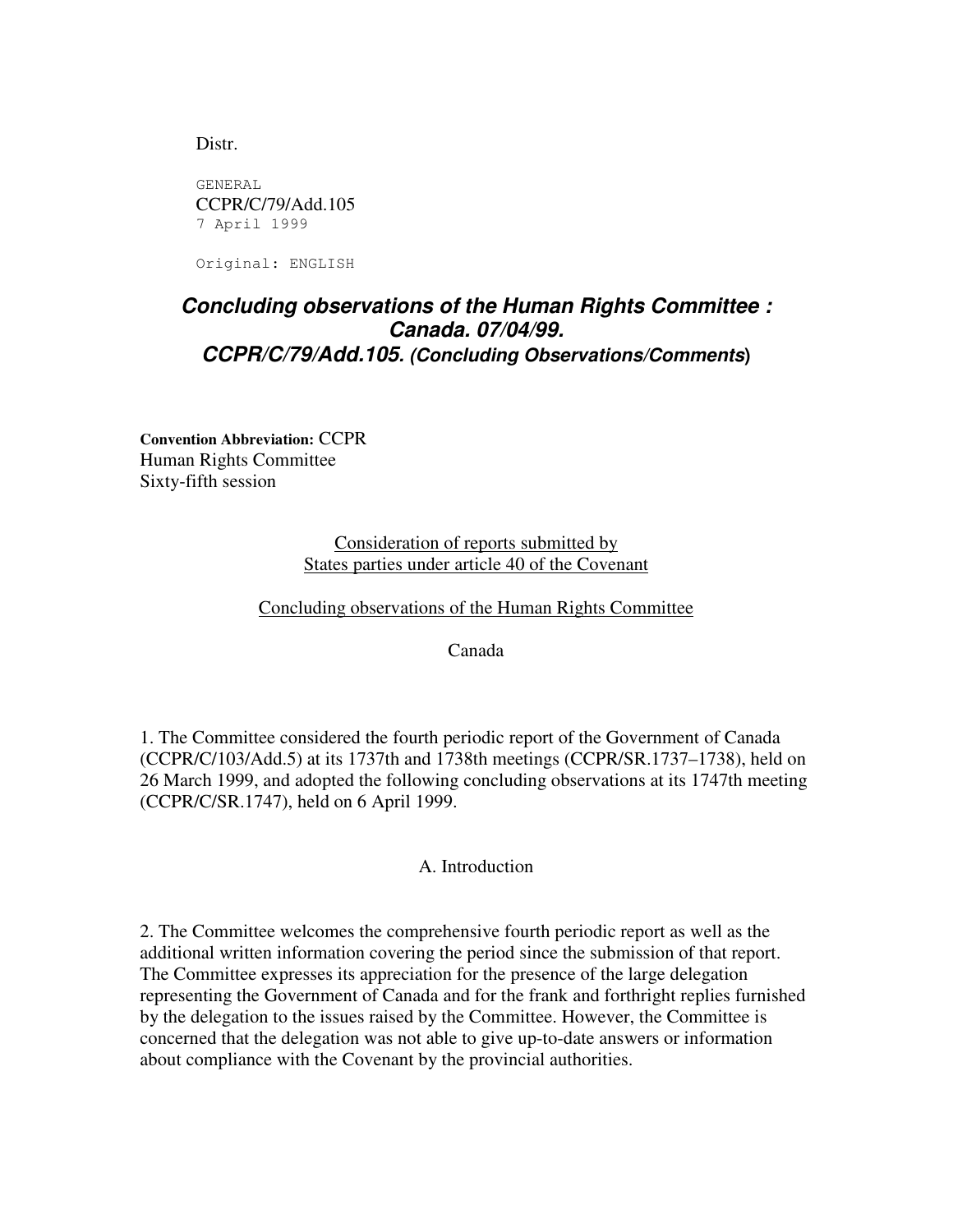## B. Principal positive aspects

3. The Committee welcomes the delegation's commitment to take action to ensure effective follow-up in Canada of the Committee's concluding observations and to further develop and improve mechanisms for ongoing review of compliance of the State party with the provisions of the Covenant. In particular, the Committee welcomes the delegation's commitment to inform public opinion in Canada about the Committee's concerns and recommendations, to distribute the Committee's concluding observations to all members of Parliament and to ensure that a parliamentary committee will hold hearings of issues arising from the Committee's observations.

4. The Committee welcomes the final report of the Royal Commission on Aboriginal Peoples and the declared commitment of federal and provincial governments to work in partnership with aboriginal peoples to address needed reforms.

5. The Committee commends the Government of Canada in regard to the Nunavut land and governance agreement of the eastern Arctic.

6. The Committee welcomes the implementation of the Employment Equity Act, which entered into force in October 1996, establishing a compliance regime that requires federal departments to ensure that women, persons belonging to aboriginal and visible minorities and disabled persons constitute a fair part of their workforce.

C. Principal areas of concern and recommendations

7. The Committee, while taking note of the concept of self-determination as applied by Canada to the aboriginal peoples, regrets that no explanation was given by the delegation concerning the elements that make up that concept, and urges the State party to report adequately on implementation of article 1 of the Covenant in its next periodic report.

8. The Committee notes that, as the State party acknowledged, the situation of the aboriginal peoples remains "the most pressing human rights issue facing Canadians". In this connection, the Committee is particularly concerned that the State party has not yet implemented the recommendations of the Royal Commission on Aboriginal Peoples (RCAP). With reference to the conclusion by RCAP that without a greater share of lands and resources institutions of aboriginal self-government will fail, the Committee emphasizes that the right to self-determination requires, *inter alia,* that all peoples must be able to freely dispose of their natural wealth and resources and that they may not be deprived of their own means of subsistence (art. 1, para. 2). The Committee recommends that decisive and urgent action be taken towards the full implementation of the RCAP recommendations on land and resource allocation. The Committee also recommends that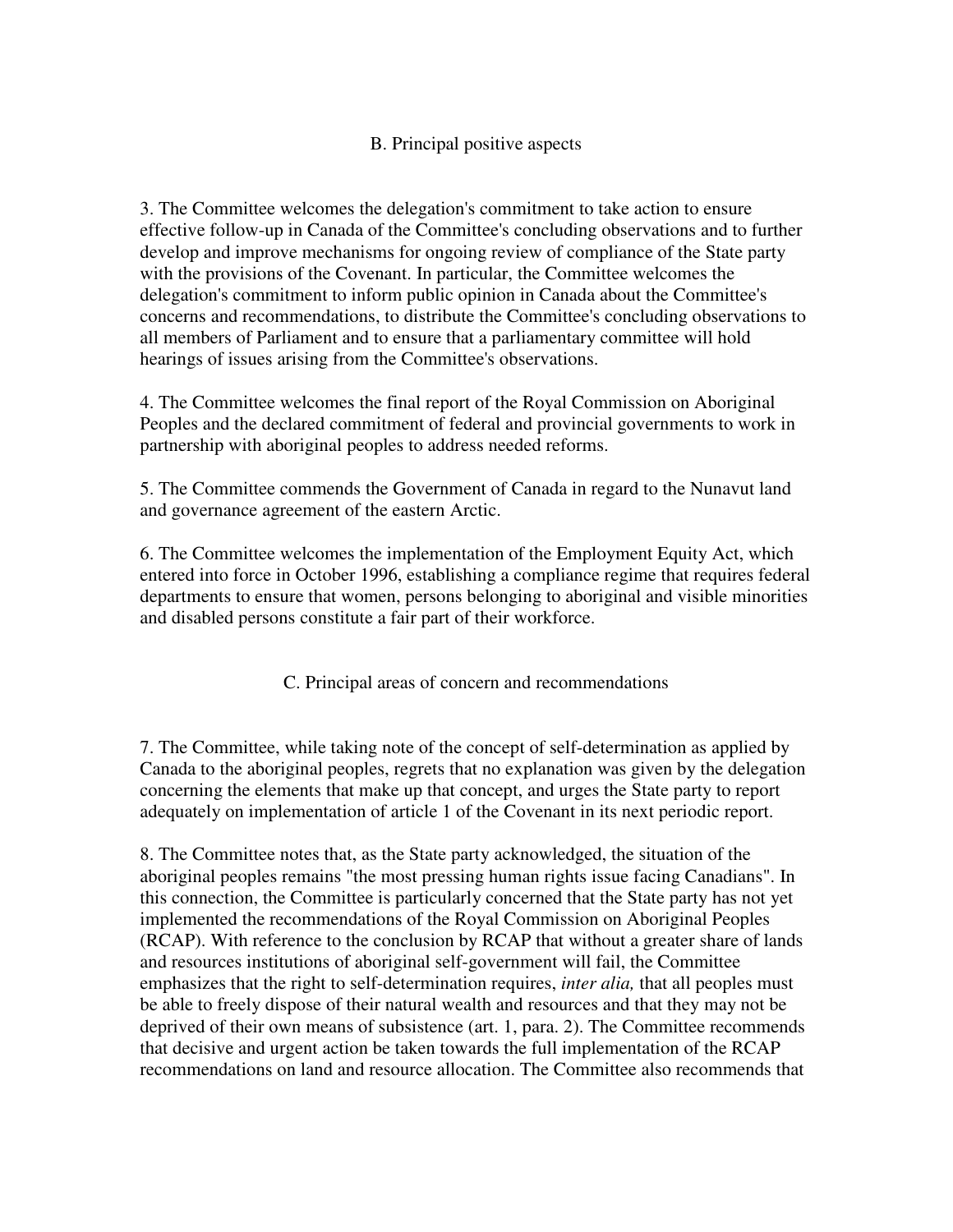the practice of extinguishing inherent aboriginal rights be abandoned as incompatible with article 1 of the Covenant.

9. The Committee is concerned with the inadequacy of remedies for violations of articles 2, 3 and 26 of the Covenant. The Committee recommends that the relevant human rights legislation be amended so as to guarantee access to a competent tribunal and to an effective remedy in all cases of discrimination.

10. The Committee is concerned that gaps remain between the protection of rights under the Canadian charter and other federal and provincial laws and the protection required under the Covenant, and recommends measures to ensure full implementation of Covenant rights. In this regard the Committee recommends that consideration be given to the establishment of a public body responsible for overseeing implementation of the Covenant and for reporting on any deficiencies.

11. The Committee is deeply concerned that the State party so far has failed to hold a thorough public inquiry into the death of an aboriginal activist who was shot dead by provincial police during a peaceful demonstration regarding land claims in September 1995, in Ipperwash. The Committee strongly urges the State party to establish a public inquiry into all aspects of this matter, including the role and responsibility of public officials.

12. The Committee is concerned that homelessness has led to serious health problems and even to death. The Committee recommends that the State party take positive measures required by article 6 to address this serious problem.

13. The Committee is concerned that Canada takes the position that compelling security interests may be invoked to justify the removal of aliens to countries where they may face a substantial risk of torture or cruel, inhuman or degrading treatment. The Committee refers to its General Comment on article 7 and recommends that Canada revise this policy in order to comply with the requirements of article 7 and to meet its obligation never to expel, extradite, deport or otherwise remove a person to a place where treatment or punishment that is contrary to article 7 is a substantial risk.

14. The Committee expresses its concern that the State party considers that it is not required to comply with requests for interim measures of protection issued by the Committee. The Committee urges Canada to revise its policy so as to ensure that all such requests are heeded in order that implementation of Covenant rights is not frustrated.

15. The Committee remains concerned about Canada's policy in relation to expulsion of long-term alien residents, without giving full consideration in all cases to the protection of all Covenant rights, in particular under articles 23 and 24.

16. The Committee is concerned about the increasingly intrusive measures affecting the right to privacy, under article 17 of the Covenant, of people relying on social assistance, including identification techniques such as fingerprinting and retinal scanning. The